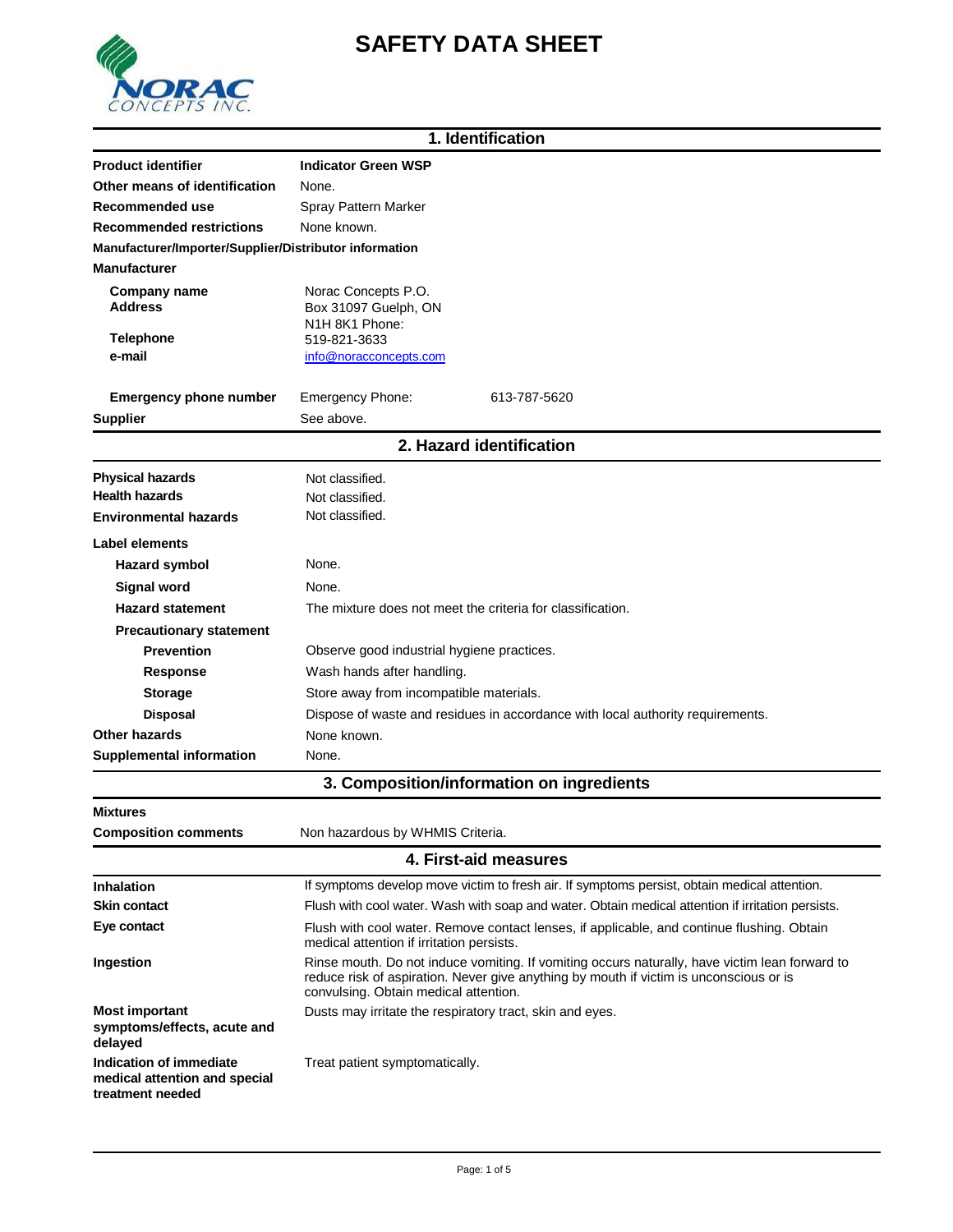General information **If you feel unwell, seek medical advice** (show the label where possible). Ensure that medical personnel are aware of the material(s) involved and take precautions to protect themselves. Show this safety data sheet to the doctor in attendance. Avoid contact with eyes and skin. Keep out of reach of children.

| 5. Fire-fighting measures                                                        |                                                                                                                                                                                                                                                                                                                                                                                                        |  |
|----------------------------------------------------------------------------------|--------------------------------------------------------------------------------------------------------------------------------------------------------------------------------------------------------------------------------------------------------------------------------------------------------------------------------------------------------------------------------------------------------|--|
| Suitable extinguishing media                                                     | Water fog. Foam. Dry chemical powder. Carbon dioxide.                                                                                                                                                                                                                                                                                                                                                  |  |
| Unsuitable extinguishing<br>media                                                | Do not use water jet as an extinguisher, as this will spread the fire.                                                                                                                                                                                                                                                                                                                                 |  |
| Specific hazards arising from<br>the chemical                                    | During fire, gases hazardous to health may be formed.                                                                                                                                                                                                                                                                                                                                                  |  |
| <b>Hazardous combustion</b><br>products                                          | May include and are not limited to: Oxides of nitrogen. Oxides of sulphur. Oxides of carbon.                                                                                                                                                                                                                                                                                                           |  |
| Special protective equipment<br>and precautions for firefighters                 | Self-contained breathing apparatus and full protective clothing must be worn in case of fire.                                                                                                                                                                                                                                                                                                          |  |
| <b>Fire fighting</b><br>equipment/instructions                                   | Use water spray to cool unopened containers.                                                                                                                                                                                                                                                                                                                                                           |  |
| Specific methods                                                                 | Use standard firefighting procedures and consider the hazards of other involved materials.                                                                                                                                                                                                                                                                                                             |  |
| <b>General fire hazards</b>                                                      | No unusual fire or explosion hazards noted.                                                                                                                                                                                                                                                                                                                                                            |  |
|                                                                                  | 6. Accidental release measures                                                                                                                                                                                                                                                                                                                                                                         |  |
| <b>Personal precautions,</b><br>protective equipment and<br>emergency procedures | Keep unnecessary personnel away. Wear appropriate protective equipment and clothing<br>during clean-up. For personal protection, see section 8 of the SDS.                                                                                                                                                                                                                                             |  |
| <b>Methods and materials for</b><br>containment and cleaning up                  | Avoid the generation of dusts during clean-up. Collect dust using a vacuum cleaner equipped<br>with HEPA filter. Stop the flow of material, if this is without risk.                                                                                                                                                                                                                                   |  |
|                                                                                  | Large Spills: Wet down with water and dike for later disposal. Shovel the material into<br>waste container. Following product recovery, flush area with water.                                                                                                                                                                                                                                         |  |
|                                                                                  | Small Spills: Sweep up or vacuum up spillage and collect in suitable container for disposal.<br>For waste disposal, see section 13 of the SDS.                                                                                                                                                                                                                                                         |  |
| <b>Environmental precautions</b>                                                 | Avoid discharge into drains, water courses or onto the ground. Do not discharge into<br>lakes, streams, ponds or public waters.                                                                                                                                                                                                                                                                        |  |
|                                                                                  | 7. Handling and storage                                                                                                                                                                                                                                                                                                                                                                                |  |
| <b>Precautions for safe handling</b>                                             | Minimize dust generation and accumulation. Provide appropriate exhaust ventilation at places<br>where dust is formed. Wash thoroughly after handling. Practice good housekeeping. Use good<br>industrial hygiene practices in handling this material. When using do not eat or drink.                                                                                                                  |  |
| Conditions for safe storage,<br>including any incompatibilities                  | Store in original tightly closed container. Store in a well-ventilated place. Store away from<br>incompatible materials (see Section 10 of the SDS). Store away from strong oxidizers. Keep in<br>original container. Protect from excessive heat and moisture. Keep out of reach of children. Keep<br>from freezing. For optimal storage, store product between 5°C and 32°C.                         |  |
|                                                                                  | 8. Exposure controls/Personal protection                                                                                                                                                                                                                                                                                                                                                               |  |
| <b>Occupational exposure limits</b>                                              | No exposure limits noted for ingredient(s).                                                                                                                                                                                                                                                                                                                                                            |  |
| <b>Biological limit values</b>                                                   | No biological exposure limits noted for the ingredient(s).                                                                                                                                                                                                                                                                                                                                             |  |
| Appropriate engineering<br>controls                                              | Good general ventilation (typically 10 air changes per hour) should be used. Ventilation rates<br>should be matched to conditions. If applicable, use process enclosures, local exhaust ventilation,<br>or other engineering controls to maintain airborne levels below recommended exposure limits. If<br>exposure limits have not been established, maintain airborne levels to an acceptable level. |  |
|                                                                                  | Individual protection measures, such as personal protective equipment                                                                                                                                                                                                                                                                                                                                  |  |
| <b>Eye/face protection</b>                                                       | Wear safety glasses with side shields (or goggles).                                                                                                                                                                                                                                                                                                                                                    |  |
| <b>Skin protection</b>                                                           |                                                                                                                                                                                                                                                                                                                                                                                                        |  |
| <b>Hand protection</b>                                                           | Impervious gloves. Confirm with reputable supplier first.                                                                                                                                                                                                                                                                                                                                              |  |
| Other                                                                            | Wear suitable protective clothing. As required by employer code. Use of an impervious apron<br>is recommended. Use of impervious boots is recommended.                                                                                                                                                                                                                                                 |  |
| <b>Respiratory protection</b>                                                    | Where exposure guideline levels may be exceeded, use an approved NIOSH respirator.<br>Respirator should be selected by and used under the direction of a trained health and safety<br>professional following requirements found in OSHA's respirator standard (29 CFR<br>1910.134), CAN/CSA-Z94.4 and ANSI's standard for respiratory protection (Z88.2).                                              |  |
|                                                                                  |                                                                                                                                                                                                                                                                                                                                                                                                        |  |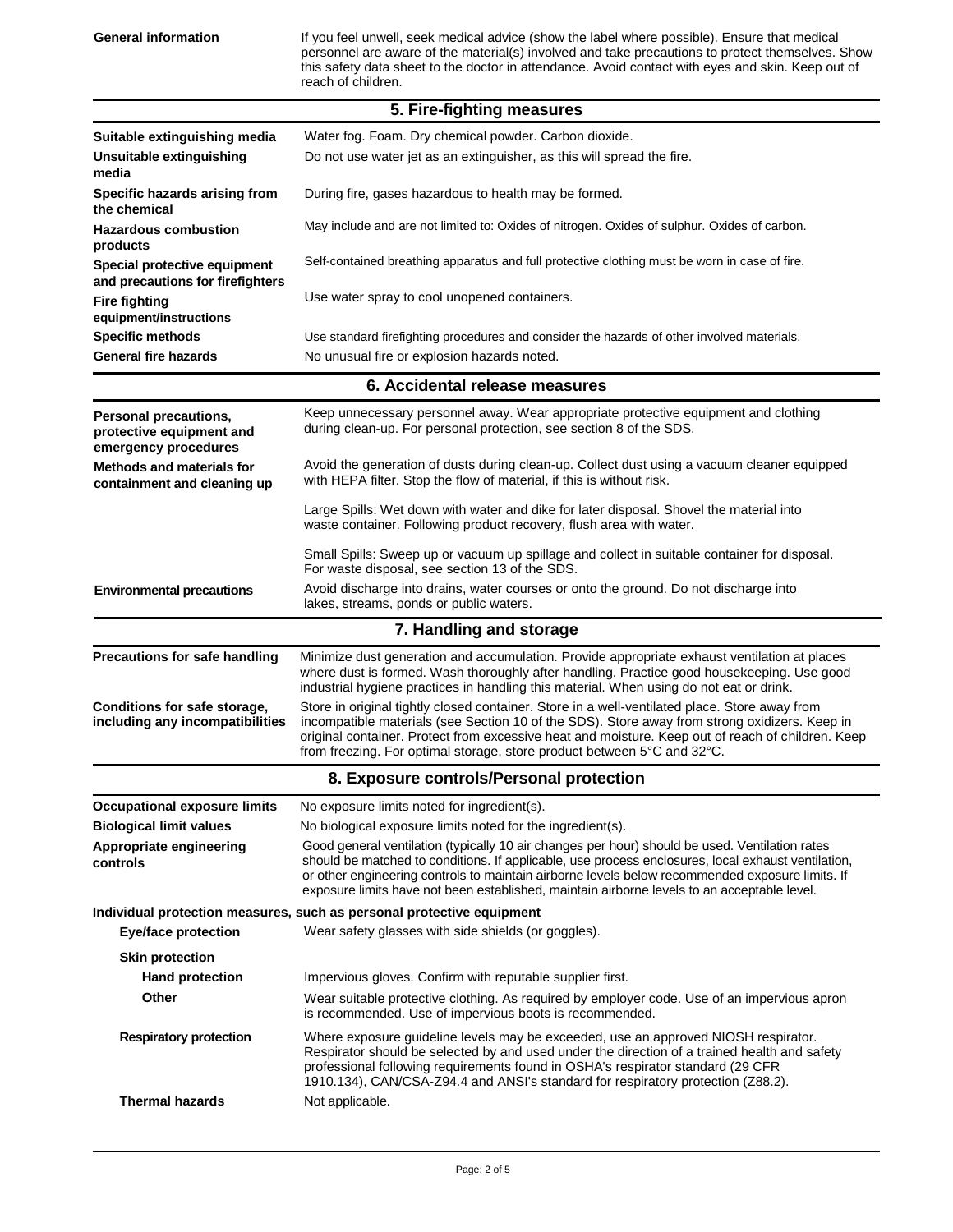## **9. Physical and chemical properties**

| Appearance                                   | Powder or Crystals                   |
|----------------------------------------------|--------------------------------------|
| <b>Physical state</b>                        | Solid.                               |
| <b>Form</b>                                  | Powder within a water soluble packet |
| Colour                                       | Green                                |
| Odour                                        | Odourless                            |
| <b>Odour threshold</b>                       | Not available.                       |
| pH                                           | Not available.                       |
| <b>Melting point/freezing point</b>          | Not available.                       |
| Initial boiling point and boiling<br>range   | Not available.                       |
| <b>Flash point</b>                           | Not available.                       |
| <b>Evaporation rate</b>                      | Not available.                       |
| Flammability (solid, gas)                    | Not available.                       |
| Upper/lower flammability or explosive limits |                                      |
| <b>Flammability limit - lower</b><br>( %)    | Not available.                       |
| <b>Flammability limit - upper</b><br>$(\%)$  | Not available.                       |
| Explosive limit - lower (%)                  | Not available.                       |
| <b>Explosive limit - upper</b><br>(%)        | Not available.                       |
| Vapour pressure                              | 5 - 15 mm Hg @ 20°C                  |
| Vapour density                               | Not available.                       |
| <b>Relative density</b>                      | Not available.                       |
| Solubility(ies)                              |                                      |
| <b>Solubility (Water)</b>                    | Soluble                              |
| Partition coefficient (n-<br>octanol/water)  | Not available.                       |
| <b>Auto-ignition temperature</b>             | Not available.                       |
| <b>Decomposition temperature</b>             | Not available.                       |
| <b>Viscosity</b>                             | Not available.                       |
| <b>Other information</b>                     |                                      |
| <b>Explosive properties</b>                  | Not explosive.                       |
| <b>Oxidising properties</b>                  | Not oxidising.                       |
| <b>Percent volatile</b>                      | None                                 |

### **10. Stability and reactivity**

| <b>Reactivity Chemical</b> | This product may react with strong oxidising agents.                                         |
|----------------------------|----------------------------------------------------------------------------------------------|
| stability Possibility of   | Material is stable under normal conditions.                                                  |
| hazardous reactions        | No dangerous reaction known under conditions of normal use.                                  |
| <b>Conditions to avoid</b> |                                                                                              |
| Incompatible materials     | Keep away from excessive heat and moisture.                                                  |
| <b>Hazardous</b>           | Strong oxidising agents.                                                                     |
| decomposition<br>products  | May include and are not limited to: Oxides of carbon. Oxides of nitrogen. Oxides of sulphur. |

## **11. Toxicological information**

#### **Information on likely routes of exposure**

| <b>Inhalation</b>   | Dust may irritate respiratory system.           |  |
|---------------------|-------------------------------------------------|--|
| <b>Skin contact</b> | Dust or powder may irritate the skin.           |  |
| Eye contact         | Dust may irritate the eyes.                     |  |
| Ingestion           | May cause stomach distress, nausea or vomiting. |  |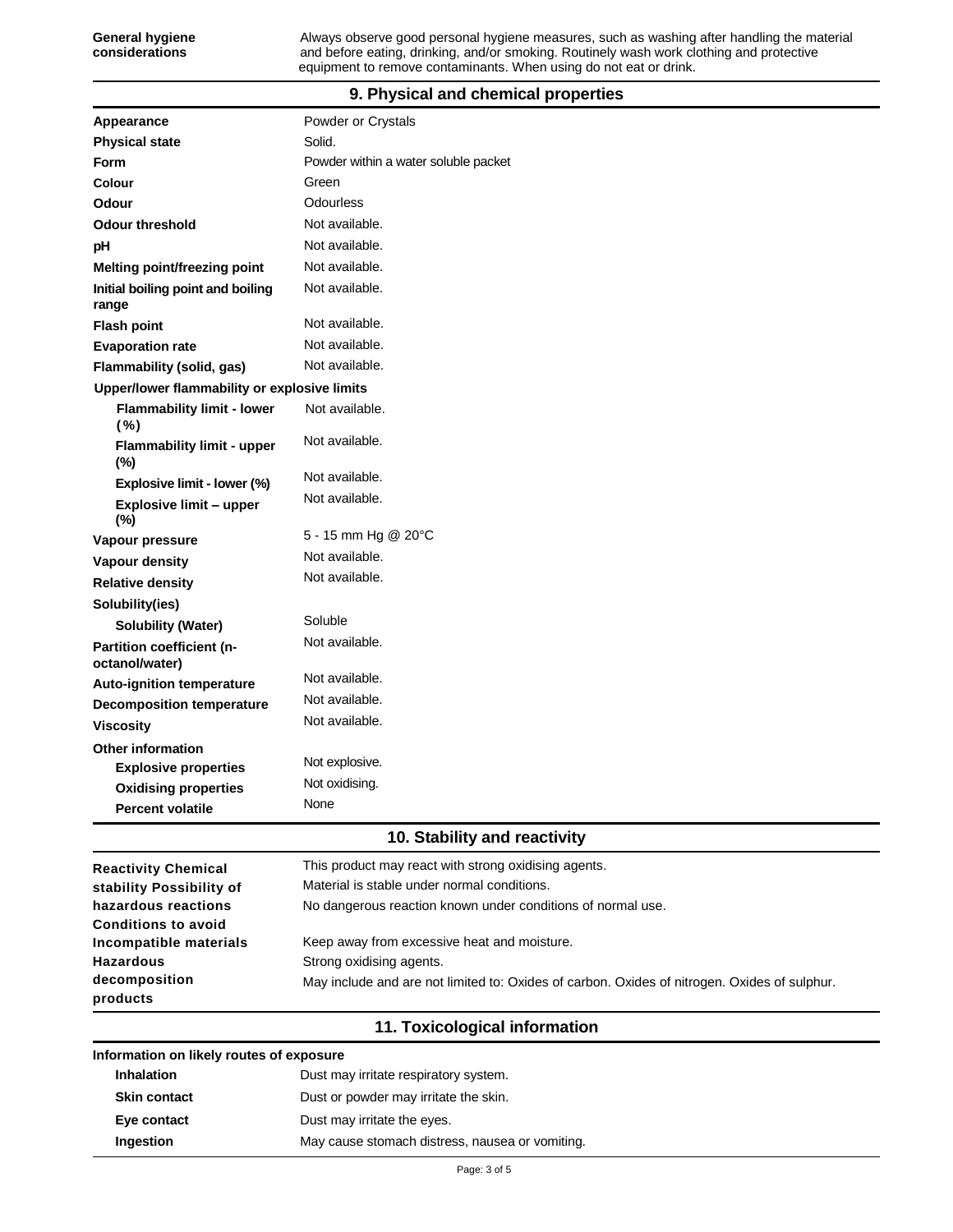| Symptoms related to the<br>physical, chemical and<br>toxicological characteristics | Dusts may irritate the respiratory tract, skin and eyes.                                                                                                                                                                                                        |
|------------------------------------------------------------------------------------|-----------------------------------------------------------------------------------------------------------------------------------------------------------------------------------------------------------------------------------------------------------------|
| Information on toxicological effects                                               |                                                                                                                                                                                                                                                                 |
| <b>Acute toxicity</b>                                                              | Not available.                                                                                                                                                                                                                                                  |
| <b>Skin corrosion/irritation</b>                                                   | Prolonged skin contact may cause temporary irritation.                                                                                                                                                                                                          |
| <b>Exposure minutes</b>                                                            | Not available.                                                                                                                                                                                                                                                  |
| Erythema value                                                                     | Not available.                                                                                                                                                                                                                                                  |
| Oedema value                                                                       | Not available.                                                                                                                                                                                                                                                  |
| Serious eye damage/eye<br>irritation                                               | Direct contact with eyes may cause temporary irritation.                                                                                                                                                                                                        |
| <b>Corneal opacity value</b>                                                       | Not available.                                                                                                                                                                                                                                                  |
| Iris lesion value                                                                  | Not available.                                                                                                                                                                                                                                                  |
| <b>Conjunctival reddening</b><br>value                                             | Not available.                                                                                                                                                                                                                                                  |
| Conjunctival oedema value                                                          | Not available.                                                                                                                                                                                                                                                  |
| <b>Recover days</b>                                                                | Not available.                                                                                                                                                                                                                                                  |
| Respiratory or skin sensitisation                                                  |                                                                                                                                                                                                                                                                 |
| <b>Respiratory sensitisation</b>                                                   | Not a respiratory sensitizer.                                                                                                                                                                                                                                   |
| <b>Skin sensitisation</b>                                                          | This product is not expected to cause skin sensitisation.                                                                                                                                                                                                       |
| Germ cell mutagenicity                                                             | No data available to indicate product or any components present at greater than 0.1% are<br>mutagenic or genotoxic.                                                                                                                                             |
| Carcinogenicity                                                                    | Not classified.                                                                                                                                                                                                                                                 |
| <b>Reproductive toxicity</b>                                                       | This product is not expected to cause reproductive or developmental effects.                                                                                                                                                                                    |
| Specific target organ toxicity -<br>single exposure                                | Not classified.                                                                                                                                                                                                                                                 |
| Specific target organ toxicity -<br>repeated exposure                              | Not classified.                                                                                                                                                                                                                                                 |
| <b>Aspiration hazard</b>                                                           | Not an aspiration hazard.                                                                                                                                                                                                                                       |
| <b>Chronic effects</b>                                                             | Not available.                                                                                                                                                                                                                                                  |
| <b>Further information</b>                                                         | This product has no known adverse effect on human health.                                                                                                                                                                                                       |
|                                                                                    | 12. Ecological information                                                                                                                                                                                                                                      |
| <b>Ecotoxicity</b>                                                                 | Not available.                                                                                                                                                                                                                                                  |
| Persistence and degradability                                                      | No data is available on the degradability of this product.                                                                                                                                                                                                      |
| <b>Bioaccumulative potential</b>                                                   | No data available.                                                                                                                                                                                                                                              |
| <b>Mobility in soil</b>                                                            | No data available.                                                                                                                                                                                                                                              |
| <b>Mobility in general</b>                                                         | Not available.                                                                                                                                                                                                                                                  |
| Other adverse effects                                                              | No other adverse environmental effects (e.g. ozone depletion, photochemical ozone creation<br>potential, endocrine disruption, global warming potential) are expected from this component.                                                                      |
|                                                                                    | 13. Disposal considerations                                                                                                                                                                                                                                     |
| <b>Disposal instructions</b><br>Local disposal regulations                         | Collect and reclaim or dispose in sealed containers at licensed waste disposal<br>site. Dispose in accordance with all applicable regulations.                                                                                                                  |
| Hazardous waste code                                                               | The waste code should be assigned in discussion between the user, the producer and the waste<br>disposal company.                                                                                                                                               |
| Waste from residues / unused<br>products                                           | Dispose of in accordance with local regulations. Empty containers or liners may retain some<br>product residues. This material and its container must be disposed of in a safe manner (see:<br>Disposal instructions).                                          |
| <b>Contaminated packaging</b>                                                      | Since emptied containers may retain product residue, follow label warnings even after container<br>is emptied. Empty containers should be taken to an approved waste handling site for recycling or<br>disposal.                                                |
|                                                                                    | 14. Transport information                                                                                                                                                                                                                                       |
| General                                                                            | Canada: TDG Proof of Classification: Classification Method: Classified as per Part 2, Sections<br>2.1 - 2.8 of the Transportation of Dangerous Goods Regulations. If applicable, the technical<br>name and the classification of the product will appear below. |